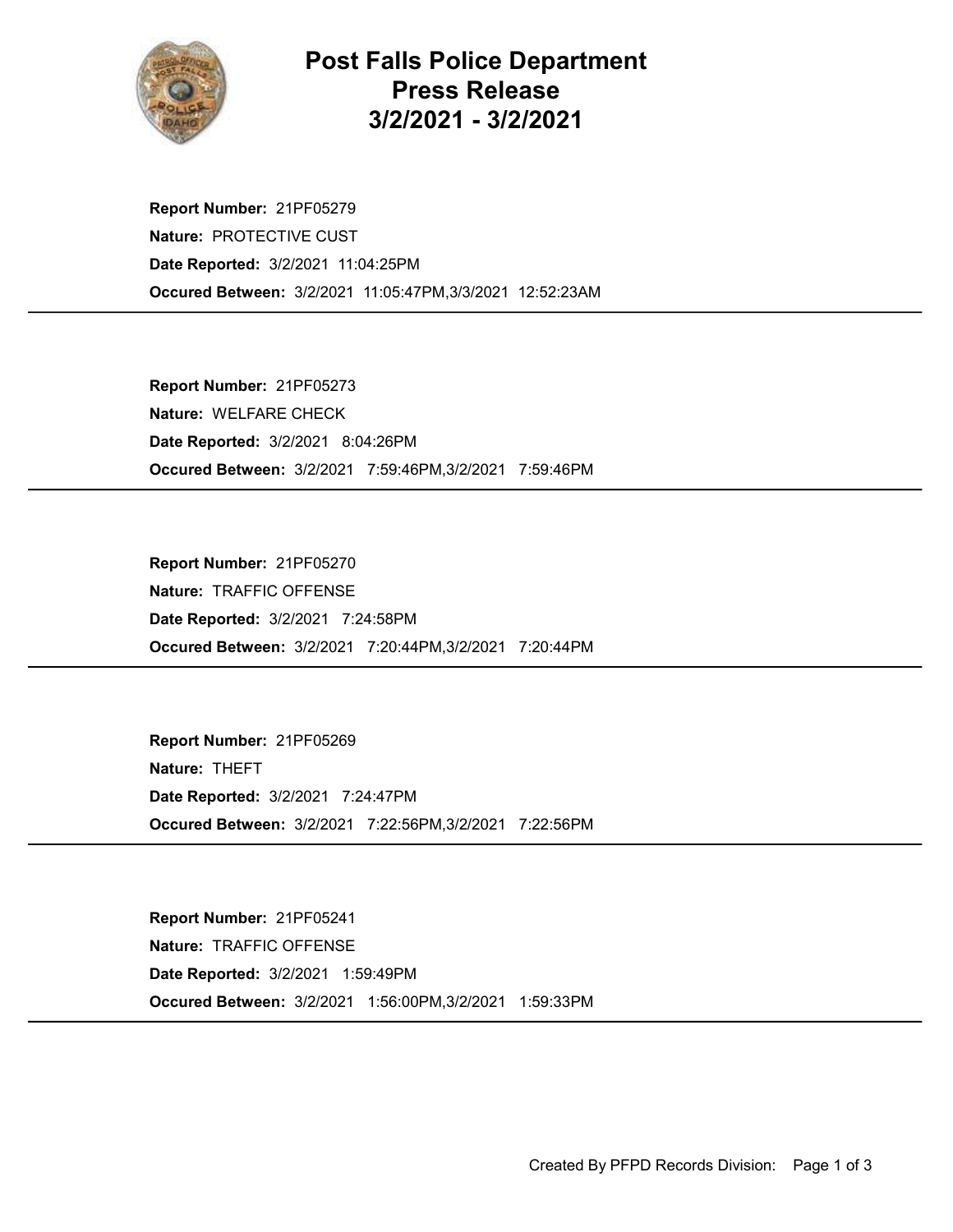Occured Between: 2/19/2021 8:00:00AM,3/2/2021 1:36:28PM Report Number: 21PF05238 Nature: FRAUD Date Reported: 3/2/2021 1:38:32PM

Occured Between: 2/18/2021 11:08:27AM,3/2/2021 11:08:27AM Report Number: 21PF05223 Nature: ACCIDENT H&R Date Reported: 3/2/2021 11:20:46AM

Occured Between: 3/2/2021 9:30:00AM,3/2/2021 10:28:36AM Report Number: 21PF05212 Nature: LOST PROPERTY Date Reported: 3/2/2021 10:31:04AM

Occured Between: 3/2/2021 9:36:52AM,3/2/2021 9:36:52AM Report Number: 21PF05207 Nature: SEX OFFENSE Date Reported: 3/2/2021 9:41:26AM

Occured Between: 3/2/2021 8:04:25AM,3/2/2021 8:04:25AM Report Number: 21PF05205 Nature: ABANDONED VEHIC Date Reported: 3/2/2021 8:08:17AM

Occured Between: 3/2/2021 7:18:05AM,3/2/2021 7:18:05AM Report Number: 21PF05203 Nature: DWP Date Reported: 3/2/2021 7:18:34AM